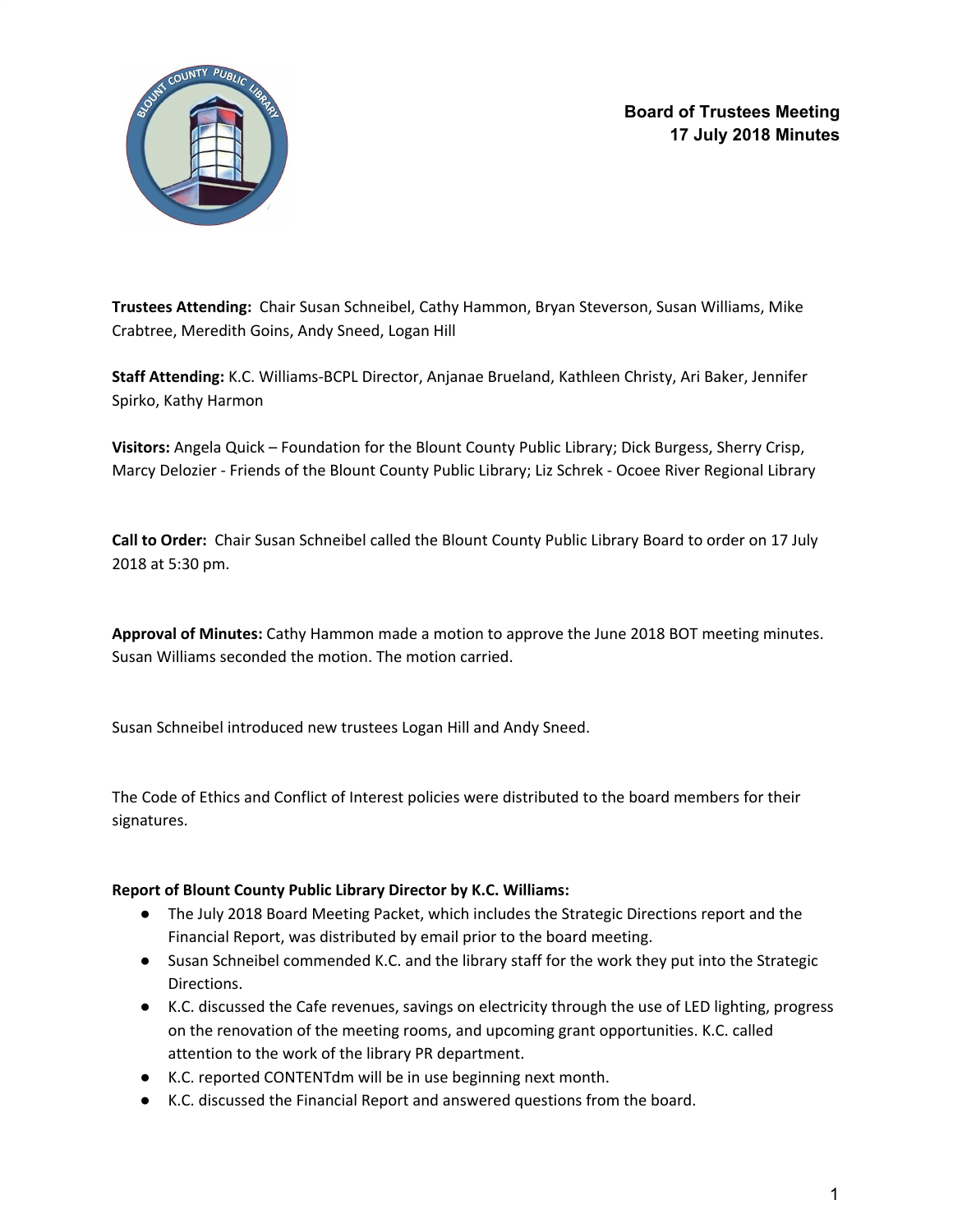# **Board of Trustees Meeting 17 July 2018 Minutes**

#### **Report of Foundation Board, Angela Quick**

- Angela Quick reported the Foundation board discussed the 9 June Board Retreat and the capital project proposal at their meeting Wednesday, 11 July.
- Cathy Hammon mentioned the next board retreat to discuss the capital project will be Saturday, 11 August, 2018 at the Learning Lab.

### **Report of Friends of the Library, Dick Burgess**

- Dick Burgess mentioned the June book sale brought in more revenues than the sale in June 2017.
- The Friends are beginning to implement the new business plan.
- Dick mentioned the new Friends board members.
- The Friends will begin tracking volunteer hours.
- The eBay section of the book sale is growing incrementally.

### **Report of Ocoee River Regional Library, Liz Schreck or representative**

- Liz Schreck distributed the Ocoee River Regional Library Report and READS 2018-19 Circulation/Download Statistics and discussed upcoming training opportunities.
- Liz mentioned the upcoming training *Conducting Successful Sensory Storytimes* and *Adulting: YA Programming in Your Library*, conducted by Chelsea Tarwater and Nikki Denton, Blount County Public Library staff, will take place here at BCPL on Thursday, 16 August, 9:30 am - 3:30 pm.
- Liz talked about the New Trustee Certification Program.
- Chair Susan Schneibel signed the Official Service Area Population document for 2018-19.

#### **Old Business**

● There was no old business to discuss.

#### **New Business**

- K.C. discussed the FOIA records request from The Daily Times. The Blount County Human Resources Dept. has responded to the request. K.C. answered questions from the board.
- Anjanae discussed the details of the proposed Centennial Library Logo Competition and answered questions from the board.

Andy Sneed made a motion to approve the Centennial Library Logo Competition. Susan Williams seconded the motion. The motion carried.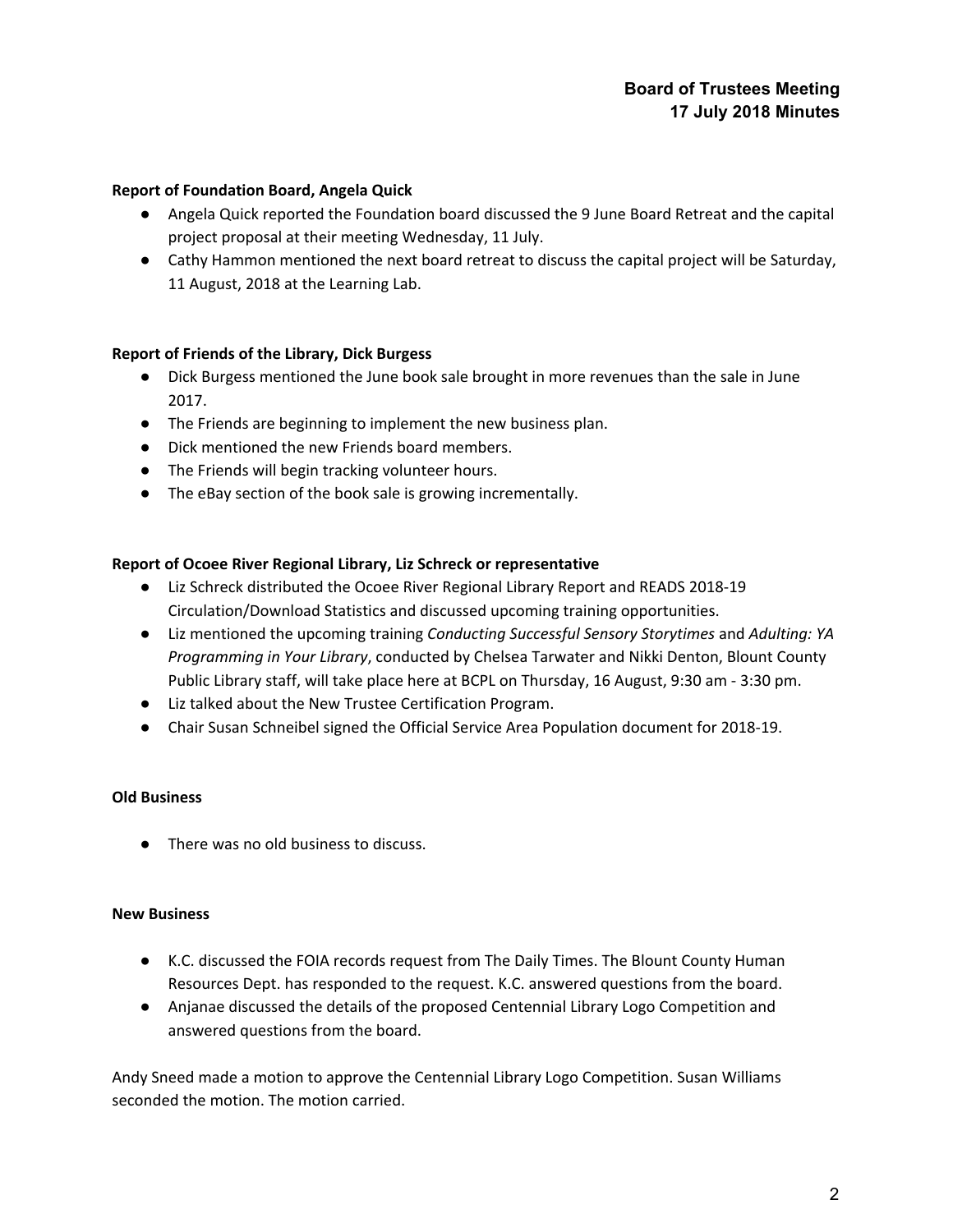● Cathy Hammon discussed a request for an event to bring together county commissioners and city council members, and the board of trustees to introduce them to the library. Ideas for the event were discussed.

Susan Schneibel made a motion to approve the event for county commissioners, city council members, hosted by the board of trustees, to introduce them to the library. Cathy Hammon seconded the motion. The motion carried.

Susan Schneibel suggested the need to form a committee to plan the event. Susan and K.C. will discuss the details and give a report at the next board meeting.

- Bryan Steverson suggested board members attend county commission/city council meetings as part of the trustees advocacy.
- Susan Schneibel suggested development of a master plan for board advocacy. Susan will form a committee and report back to the board.

# **Funding Requests:**

- K.C. presented the following Friends funding requests:
	- o Friends Annual Funding Request 2018-19 \$70,000.00

Meredith Goins applauded library staff for their ability to bring together library events for the entire year.

- K.C. presented the following Friends Request for Special Funding:
	- Benches for Reading Rotunda \$39,513.60

Cathy Hammon made a motion to approve the submitted funding requests for the Friends. Andy Sneed seconded the motion. The motion carried.

- K.C. presented the following Foundation funding requests:
	- There were no Foundation funding requests for July 2018.

# **Important Dates**

Other Library Meetings

Blount County Commission Meeting - 19 July 2018, 7:00 pm – BC Courthouse Blount County Friends of the Library – 24 July 2018, 4:00 pm – KP Boardroom Library Board of Trustees/Foundation Retreat - 11 August 2018, 9:00 am - Learning Lab @BCPL